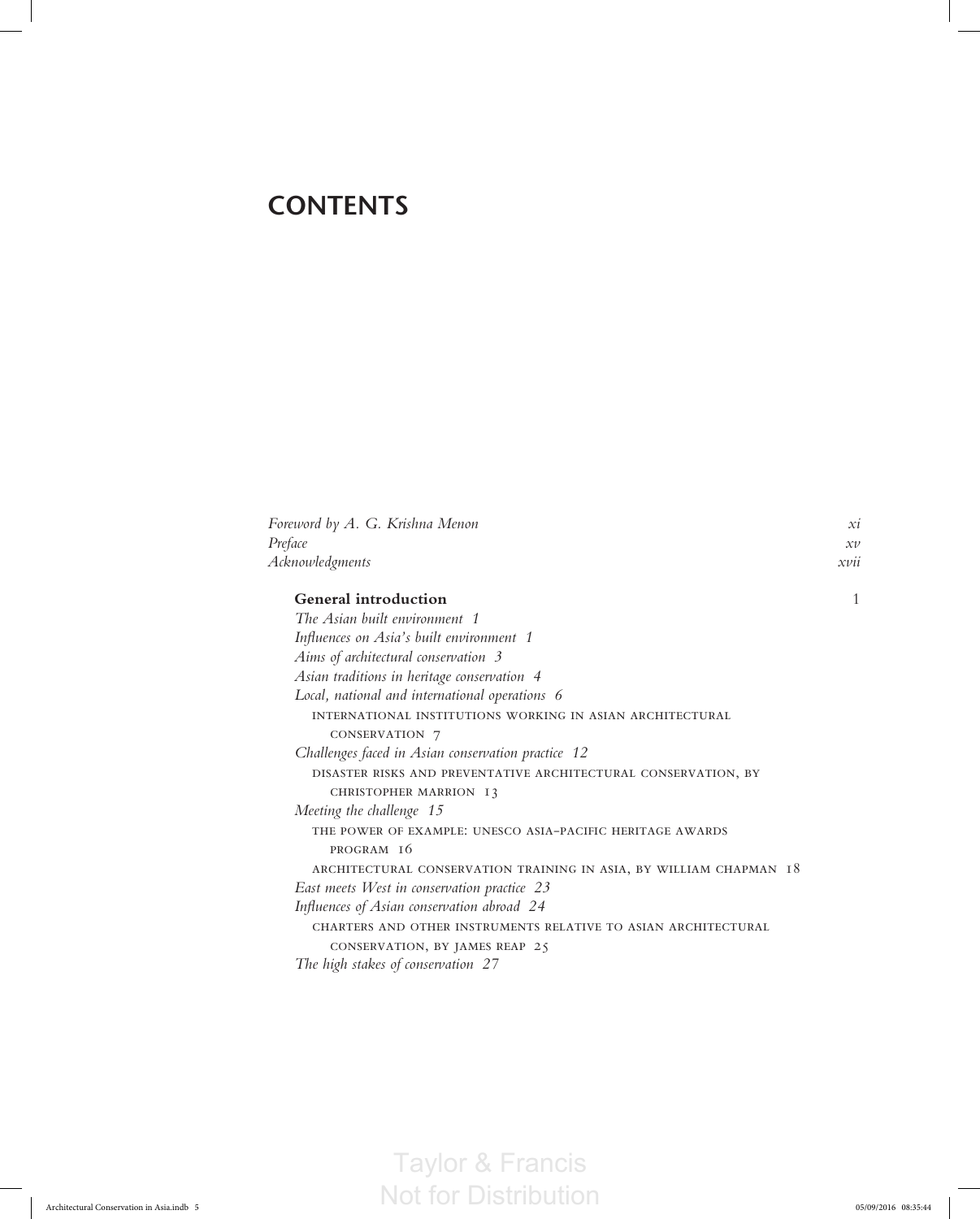**vi** Contents

|              | Introduction                                                                                                                                                                             | 33  |
|--------------|------------------------------------------------------------------------------------------------------------------------------------------------------------------------------------------|-----|
|              |                                                                                                                                                                                          |     |
| $\mathbf{1}$ | Japan<br>A legacy of building, re-building and preservation 41<br>RESTORATION OF FIRE-DAMAGED WALL MURALS AT HORYU-JI TEMPLE 43<br>THE NARA DOCUMENT ON AUTHENTICITY 46                  | 39  |
|              | Preservation in a modernizing Japan 47<br>MACHIYA AND PROSPECTS FOR THEIR PRESERVATION 49<br>The rise of contemporary practice 52                                                        |     |
|              | PRESERVING JAPAN'S LIVING HERITAGE, A SEMINAL IDEA IN THE CONSERVATION<br>OF INTANGIBLE HERITAGE 55                                                                                      |     |
|              | LESSONS IN DAMAGE MITIGATION TO CULTURAL HERITAGE FROM THE GREAT<br>EAST JAPAN EARTHQUAKE AND TSUNAMI, BY WESLEY CHEEK 59                                                                |     |
| 2            | The People's Republic of China                                                                                                                                                           | 67  |
|              | CHINA'S LOST PAST AND LEGISLATIVE RESPONSE - OVERVIEW 68<br>DEVELOPMENT AND CHARACTERISTICS OF CHINESE ARCHITECTURE 71<br>Foreign intervention: a historic threat to Chinese heritage 78 |     |
|              | Twentieth and twenty-first century Chinese heritage conservation policy 79<br>EARLY LEADERSHIP IN ARCHITECTURAL CONSERVATION: LIANG SICHENG 80<br>THE CHINA PRINCIPLES 83                |     |
|              | Urban conservation: Beijing, Shanghai, Hong Kong and Macau 74<br>REPURPOSING INDUSTRIAL SPACES FOR THE CONTEMPORARY ARTS: BEIJING,<br>SHANGHAI AND HONG KONG, BY BENJAMIN CLAVAN 94      |     |
|              | Regional conservation initiatives: Tibet, Three Gorges, the Great Wall and Heritage<br>Towns in Southern China 101                                                                       |     |
|              | LIJIANG AND SHAXI: DUAL APPROACHES TO CONSERVING URBAN VERNACULAR<br>ARCHITECTURE 107                                                                                                    |     |
| 3            | Taiwan (Republic of China)                                                                                                                                                               | 123 |
|              | THE DEFINING ROLE OF TAIWAN'S MUSEUM COLLECTIONS 125                                                                                                                                     |     |
|              | TAIWAN'S JAPANESE COLONIAL INDUSTRIAL HERITAGE 127                                                                                                                                       |     |
|              | ON THE IMPORTANCE OF THE ORDINARY, BY LAKE DOUGLAS 129                                                                                                                                   |     |
| 4            | South and North Korea                                                                                                                                                                    | 135 |
|              | TRADITIONAL KOREAN ARCHITECTURE: A NEARLY LOST HERITAGE 136                                                                                                                              |     |
|              | Architectural conservation in North Korea 138                                                                                                                                            |     |
|              | Architectural conservation in South Korea 140                                                                                                                                            |     |
|              | Challenges of urban conservation in South Korea 142<br>SOUTH KOREA'S INTANGIBLE HERITAGE LIST 146                                                                                        |     |
|              | NEW DESIGN IN HERITAGE CONTEXTS, BY WILLIAM CHAPMAN 146                                                                                                                                  |     |
| 5            | Mongolia                                                                                                                                                                                 | 153 |
|              | CONSERVATION AND REVIVAL OF BUDDHIST MONASTERIES 155<br>HERITAGE CONSERVATION AND NATION BUILDING, BY ALEXANDRA CLEWORTH 157                                                             |     |
|              | Organized cultural heritage protection 159                                                                                                                                               |     |
|              | CONSERVING IMPERMANENT DOMESTIC STRUCTURES: GERS AND SOVIET-ERA<br>HOUSING $163$                                                                                                         |     |
|              | Conclusion                                                                                                                                                                               | 167 |
|              |                                                                                                                                                                                          |     |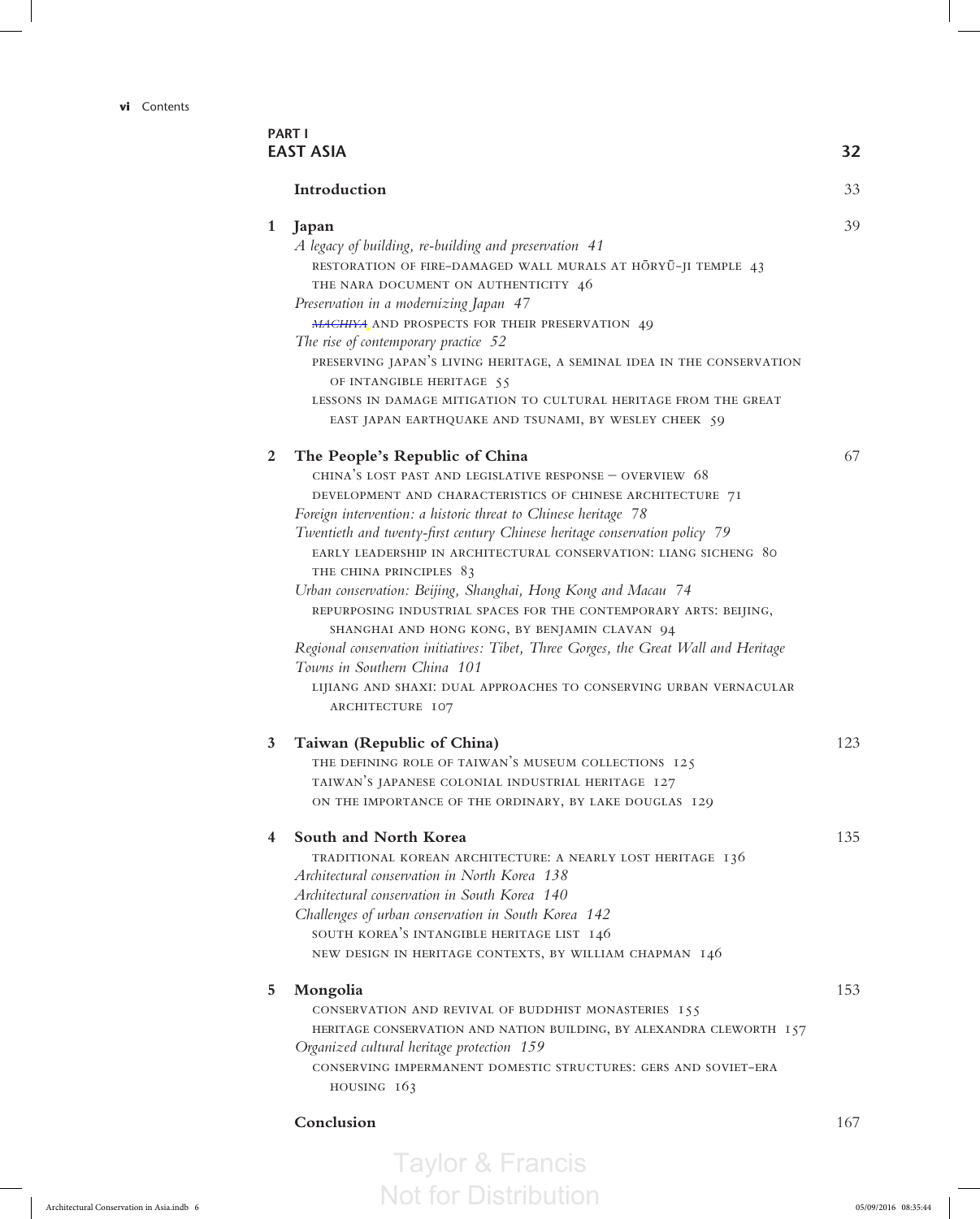|                                                                                                                                                                                                                                                                                                                                                                                                                                                                                                                                                                                               | Contents vii |
|-----------------------------------------------------------------------------------------------------------------------------------------------------------------------------------------------------------------------------------------------------------------------------------------------------------------------------------------------------------------------------------------------------------------------------------------------------------------------------------------------------------------------------------------------------------------------------------------------|--------------|
| <b>PART II</b><br>SOUTHEAST ASIA MAINLAND COUNTRIES                                                                                                                                                                                                                                                                                                                                                                                                                                                                                                                                           | 168          |
| Introduction                                                                                                                                                                                                                                                                                                                                                                                                                                                                                                                                                                                  | 169          |
| 6 Myanmar (Burma)<br>Colonial and post-colonial architectural conservation 176<br>CONSERVING MYANMAR'S HISTORIC WOODEN STRUCTURES 179<br>CONSERVING YANGON'S COLONIAL HERITAGE 182                                                                                                                                                                                                                                                                                                                                                                                                            | 173          |
| 7 Laos<br><b>THE UNESCO-</b> CULTURAL SURVIVAL AND REVIVAL IN THE BUDDHIST SANGHA<br>PROGRAM 192                                                                                                                                                                                                                                                                                                                                                                                                                                                                                              | 189          |
| 8 Cambodia<br>CULTURAL HERITAGE LEGISLATION: THE MATTER OF LOOTING, BY TESS<br>DAVIS 206<br>Angkor's "re-discovery" and early conservation 209<br>CULTURAL HERITAGE MANAGEMENT LEGISLATION 213<br>The post-civil war years 214<br>HERITAGE EDUCATION INITIATIVES AT ANGKOR 215<br>THE WORLD MONUMENTS FUND AND THE ANGKOR CONSERVATION<br>COMMUNITY 216<br>DIGITAL DOCUMENTATION IN ARCHITECTURAL CONSERVATION, BY OLSEN<br>JEAN-JULIEN 218<br>Conservation in Cambodia beyond Angkor 222<br>THE FRENCH COLONIAL ARCHITECTURAL LEGACY 223<br>CONTESTED HERITAGE: THE CASE OF PREAH VIHEAR 225 | 201          |
| 9 Thailand<br>Royal patronage for architectural heritage protection 234<br>Towards formalized heritage conservation administration 237<br>Historical Park planning and conservation 238<br>Urban conservation initiatives 242<br>Recent commitment in heritage conservation 243                                                                                                                                                                                                                                                                                                               | 231          |
| 10 Vietnam<br>MODERN FOREIGN INTERVENTION AND HERITAGE PROTECTION INTERESTS 252<br>Conserving architectural ensembles: Hue, Mỹ Són, Hanoi and Hội An 256<br>PRESERVING HANOI'S URBAN VERNACULAR ARCHITECTURAL HERITAGE 262<br>PAINFUL CULTURAL HERITAGE, BY WILLIAM LOGAN 264<br>THE HISTORIC URBAN LANDSCAPE (HUL): A PARADIGM SHIFT, BY KEN<br>TAYLOR 266                                                                                                                                                                                                                                   | 251          |
| Conclusion                                                                                                                                                                                                                                                                                                                                                                                                                                                                                                                                                                                    | 275          |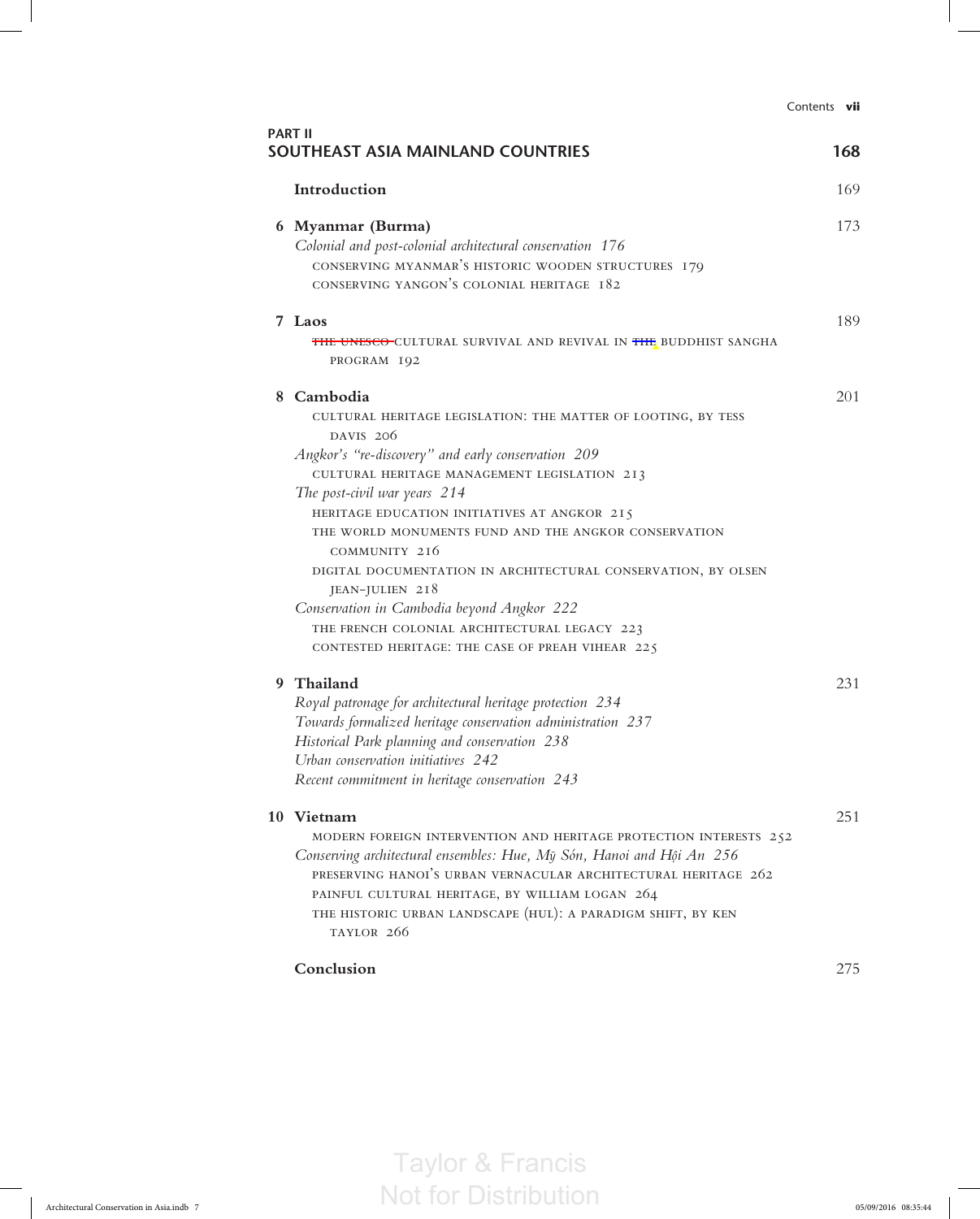## **viii** Contents

|  | Introduction                                                                                 | 279 |
|--|----------------------------------------------------------------------------------------------|-----|
|  | 11 Singapore                                                                                 | 283 |
|  | From colony to independent state 283                                                         |     |
|  | THE SUSTAINABLE SHOPHOUSE, BY ANDREW M. LILES 288                                            |     |
|  | WATERFRONT REVITALIZATION THROUGH ADAPTIVE RE-USE 292                                        |     |
|  | 12 Malaysia                                                                                  | 297 |
|  | LONGHOUSES OF SABAH AND SARAWAK 299                                                          |     |
|  | THE CONTROL OF RENT ACT'S EFFECT ON MALAYSIAN HERITAGE                                       |     |
|  | CONSERVATION 302                                                                             |     |
|  | URBAN CONSERVATION AND SOCIAL INCLUSION, BY NILSON ARIEL ESPINO 306                          |     |
|  | 13 Brunei                                                                                    | 311 |
|  | 14 Indonesia                                                                                 | 317 |
|  | Colonial years 317                                                                           |     |
|  | CONSERVATION OF THE BOROBODUR TEMPLE COMPLEX 318                                             |     |
|  | Conservation activity in an independent nation 321<br>Risk management for heritage sites 323 |     |
|  | Bali 323                                                                                     |     |
|  | COMMUNITY PARTICIPATION IN HERITAGE CONSERVATION: THE CHALLENGES OF                          |     |
|  | BALI'S SUBAK SYSTEM 324                                                                      |     |
|  | TOURISM DEVELOPMENT VERSUS CONSERVATION IN BALI 325                                          |     |
|  | Timor-Leste (East Timor) 327                                                                 |     |
|  | Irian Jaya (West Papua) 329                                                                  |     |
|  | 15 The Philippines                                                                           | 335 |
|  | WORLD WAR II DESTRUCTION: ITS LEGACY IN THE PACIFIC 342                                      |     |
|  | Conclusion                                                                                   | 347 |
|  | <b>PART IV</b>                                                                               |     |
|  | <b>SOUTH ASIA</b>                                                                            | 350 |
|  | Introduction                                                                                 | 351 |
|  | 16 India                                                                                     | 355 |
|  | INDIAN ARCHITECTURAL TRADITIONS: A CHRONOLOGICAL SUMMARY 357                                 |     |
|  | Religious origins of restoration and <i>preservation in India</i> 360                        |     |
|  | Conservation principles and practice in the colonial era 360                                 |     |
|  | Architectural conservation in modern India 364                                               |     |
|  | CONSERVING INDIA'S CAVE SITES: BALANCING VISITATION, PROTECTION AND                          |     |
|  | LIVING HERITAGE 366<br>COMPLEMENTARY CONSERVATION: INTACH'S UNIQUELY INDIAN APPROACH 370     |     |
|  | Indian conservation in practice 372                                                          |     |
|  |                                                                                              |     |
|  | CONSERVATION CHALLENGES AND SOLUTIONS IN URBAN AREAS OF INDIA:                               |     |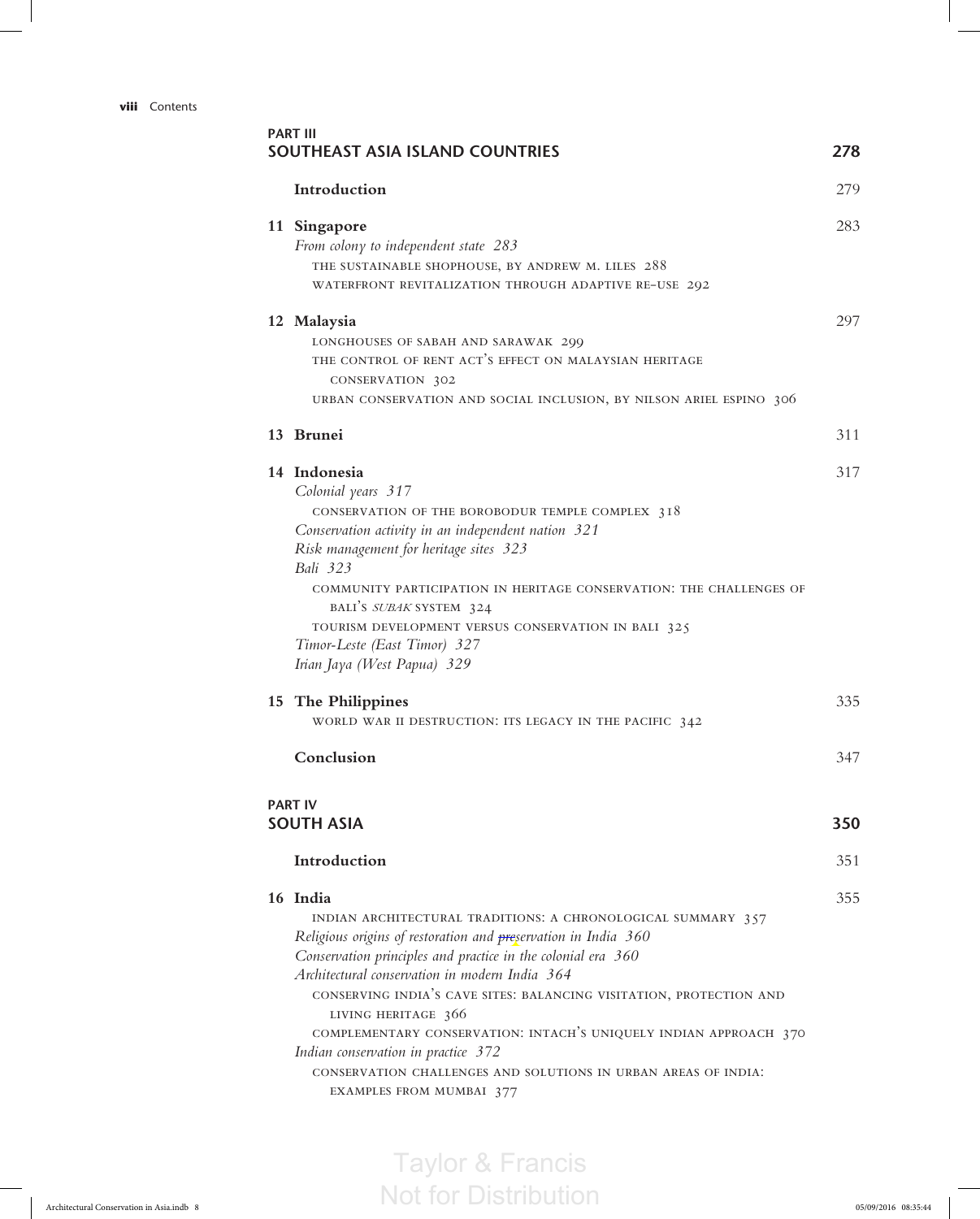|  | COMMUNICATION IN THE MANAGEMENT OF WORLD HERITAGE SITES 379                                    |     |
|--|------------------------------------------------------------------------------------------------|-----|
|  | Conservation of cultural landscapes 381                                                        |     |
|  | INVENTING CULTURAL SIGNIFICANCE, BY RAHUL MEHROTRA 382                                         |     |
|  | CONSERVING COLONIAL INDIA 384                                                                  |     |
|  | EFFECTS OF THE CASTE SYSTEM ON TRADITIONAL BUILDING AND CONSERVATION                           |     |
|  | IN INDIA 388                                                                                   |     |
|  | 17 Sri Lanka and Maldives                                                                      | 399 |
|  | Sri Lanka 399                                                                                  |     |
|  | A BRIEF HISTORY OF SRI LANKA 400                                                               |     |
|  | The Cultural Triangle Project and the Central Cultural Fund 405                                |     |
|  | Balancing tourism and conservation at Sigiriya 407                                             |     |
|  | Challenges to the ongoing conservation of Kandy 409                                            |     |
|  | Maldives 415<br>The Maldives islands and Sri Lanka, a shared heritage 416                      |     |
|  |                                                                                                |     |
|  | 18 Pakistan                                                                                    | 427 |
|  | SUMMARY HISTORICAL CONTEXT 429                                                                 |     |
|  | THE ROLE OF ISLAM IN ARCHITECTURAL CONSERVATION PRACTICE 43I                                   |     |
|  | Pakistani institutions, legislation, organizations and initiatives supporting conservation 432 |     |
|  | Karachi 435                                                                                    |     |
|  | Conservation projects in Pakistan 436                                                          |     |
|  | CONSERVATION OF A DISPUTED TERRITORY: KASHMIR AND PAKISTAN'S<br>NORTHERN AREAS 439             |     |
|  |                                                                                                |     |
|  | 19 Bangladesh                                                                                  | 449 |
|  | A brief architectural history of Bangladesh 450                                                |     |
|  | Conservation in modern Bangladesh 451                                                          |     |
|  | Architectural conservation policy and practice in Bangladesh 452                               |     |
|  | CLIMATE CHANGE AND CULTURAL HERITAGE IN SOUTH ASIA, BY NATHAN                                  |     |
|  | LOTT $\sqrt{454}$                                                                              |     |
|  | Contemporary examples of architectural conservation 457                                        |     |
|  | CONSERVATION OF MODERN ARCHITECTURE 458                                                        |     |
|  | 20 Bhutan                                                                                      | 467 |
|  | Summary history of Bhutan and its architectural heritage 469                                   |     |
|  | Architectural conservation in Bhutan 470                                                       |     |
|  | 21 Nepal                                                                                       | 481 |
|  | Early conservation practice 482                                                                |     |
|  | INTERNATIONAL COLLABORATION IN THE CONSERVATION OF NEPAL'S HERITAGE                            |     |
|  | SITES: COOPERATION AND DIFFERENCES 484                                                         |     |
|  | EARTHQUAKE DISASTER IN NEPAL 488                                                               |     |
|  | Conservation beyond Kathmandu 491                                                              |     |
|  | Conclusion                                                                                     | 494 |
|  |                                                                                                |     |
|  |                                                                                                |     |

building bridges at hampi: the importance of stakeholder

Taylor & Francis Not for Distribution Contents **ix**